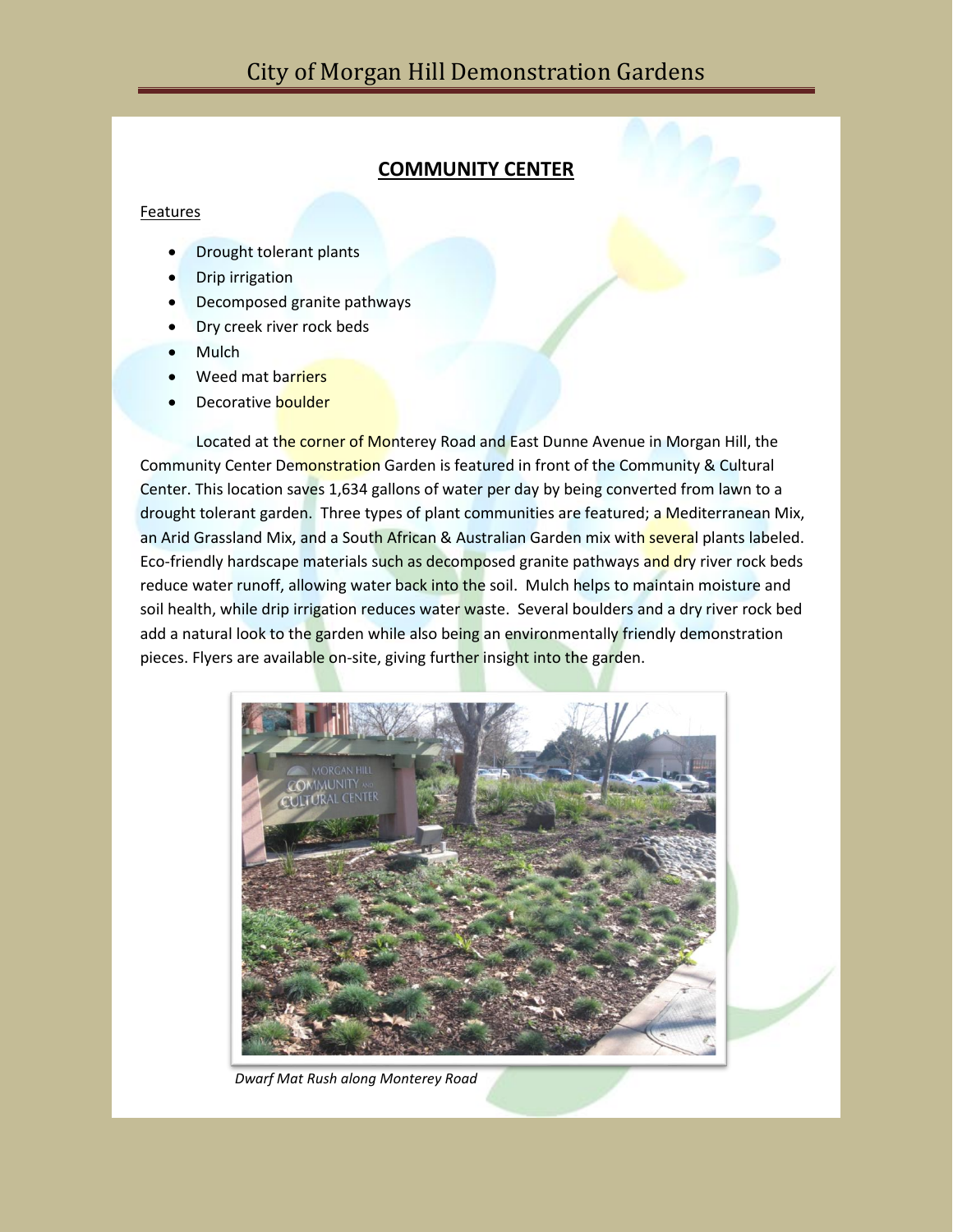| <b>Community Center Plants</b>        |                              |
|---------------------------------------|------------------------------|
| <b>Scienctific Name</b>               | <b>Common Name</b>           |
| Mediterranean Mix                     |                              |
| Achillea millefolium                  | <b>Terra Cotta Yarrow</b>    |
| Origanum rotundifolium "Kent Beauty"  | Ornamental Oregano           |
| Perovskia atriplicifolia              | <b>Russian Sage</b>          |
| Phormium "Platt's Black"              | New Zealand Flax             |
| Salvia clevelandii "Allen Chickering" | <b>Cleveland Sage</b>        |
| Santolina virens                      | <b>Green Lavender Cotton</b> |
| Verbena liliacina "De la Mina"        | De La Mina Verbena           |
| <b>Arid Grassland Mix</b>             |                              |
| Achillea millefolium "Moonshine"      | Yarrow                       |
| Helianthemum nummularium              | Sun Rose                     |
| Miscanthus sinensis "Morning Light"   | <b>Silver Grass</b>          |
| Salvia chamaedryoides                 | Germander Sage               |
| Verbena bonariensis                   | <b>Tall Verbena</b>          |
|                                       |                              |
| South African & Australian Garden     |                              |
| Anigozanthos "Harmony"                | Yellow Kangaroo Paw          |
| Grevillea "Robyn Gordon"              | Grevillea                    |
| Grevillea lanigera "Mount Tamboritha" | <b>Wooly Grevillea</b>       |
| Lantana montevidensis "Alba"          | White Trailing Lantana       |
| Leucadendron "Jester"                 | Conebrush                    |
| Leucadendron "Red Gem"                | Conebrush                    |
| Lomandra longifolia "Breeze"          | Dwarf Mat Rush               |
| Phormium "Platt's Black"              | New Zealand Flax             |
|                                       |                              |
| <b>Additional Plants</b>              |                              |
| Festuca glauca "Elijah Blue"          | Elijah Blue Fescue           |
| Salvia "Dara's Choice"                | Dara's Choice Creeping Sage  |
| Arctostaphylos edmundsii "Carmel Sur" | Carmel Sur Manzanita         |
| Calamagrostis foliosa                 | Cape Mendocino Reed<br>Grass |
| Dietes bicolor                        | African Iris                 |
| Helictotrichon sempervirens           | <b>Blue Oat Grass</b>        |